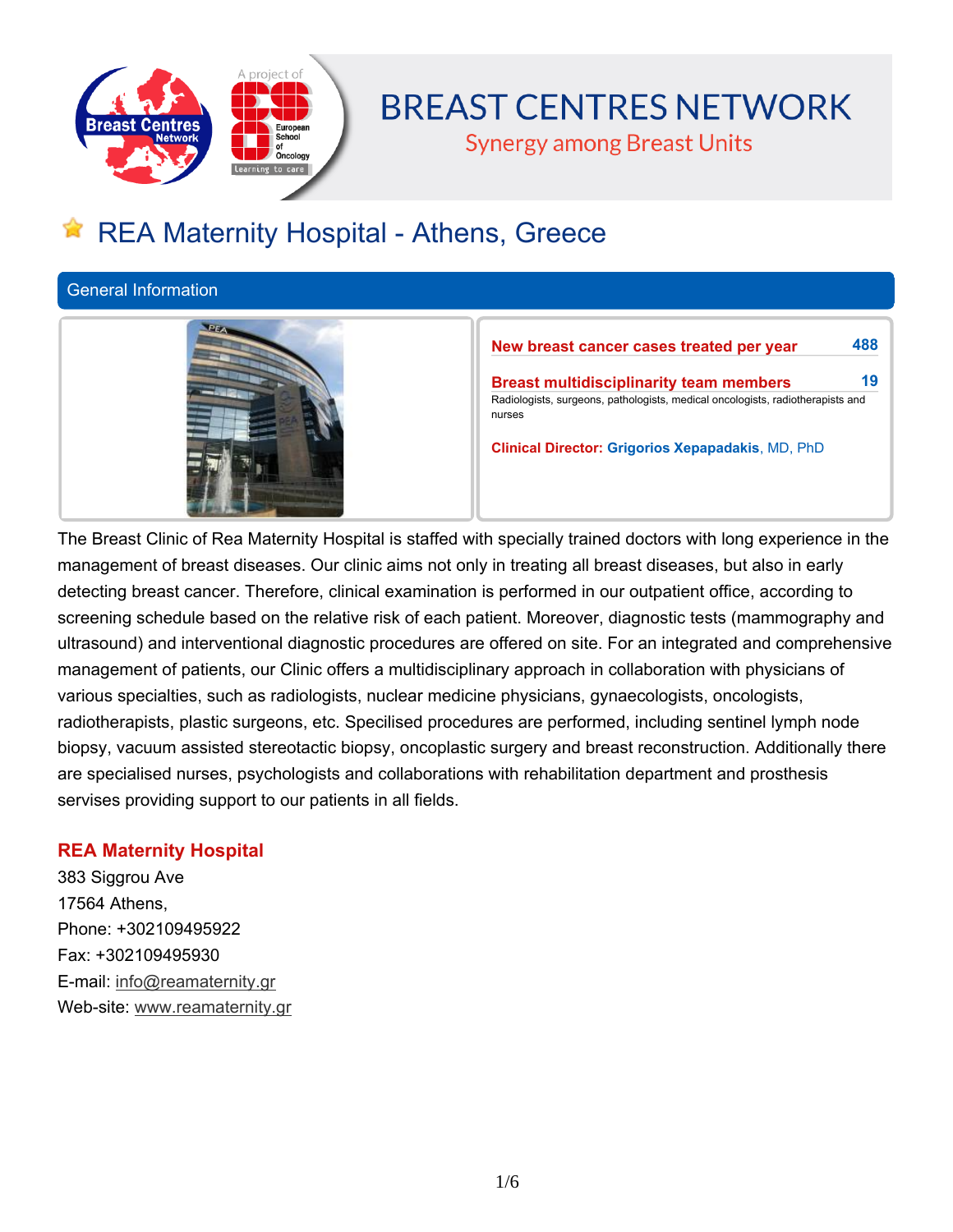#### REA Maternity Hospital

## **Available services**

| Radiology<br>Breast Surgery<br>Reconstructive/Plastic Surgery<br>Pathology<br>Medical Oncology<br>Radiotherapy<br>Radiology                                                                                                            | Nuclear Medicine<br>Rehabilitation<br>Genetic Counselling<br>Data Management<br>Psycho-oncology<br>Rreast Nurses                                                                                                                                                                                                                                                                                                                                                        | Social Workers<br>Nutritional Counselling<br>Survivorship Groups<br>Sexual Health Counselling<br>Supportive and Palliative Care<br>Integrative Medicine                                                                                                                                                                                        |
|----------------------------------------------------------------------------------------------------------------------------------------------------------------------------------------------------------------------------------------|-------------------------------------------------------------------------------------------------------------------------------------------------------------------------------------------------------------------------------------------------------------------------------------------------------------------------------------------------------------------------------------------------------------------------------------------------------------------------|------------------------------------------------------------------------------------------------------------------------------------------------------------------------------------------------------------------------------------------------------------------------------------------------------------------------------------------------|
|                                                                                                                                                                                                                                        |                                                                                                                                                                                                                                                                                                                                                                                                                                                                         |                                                                                                                                                                                                                                                                                                                                                |
| Dedicated Radiologists<br>3<br>Mammograms per year<br>2000<br>Breast radiographers<br>Screening program<br>Verification for<br>non-palpable breast lesions<br>on specimen<br>Axillary US/US-guided<br><b>FNAB</b><br>Clinical Research | <b>Available imaging equipment</b><br>Mammography<br>Ultrasound<br>Magnetic Resonance Imaging (MRI)<br>Digital Tomosynthesis<br>Available work-up imaging<br>equipment<br>Computer Tomography<br>Ultrasound<br>Magnetic Resonance Imaging (MRI)<br>$\Box$ PET/CT scan<br><b>Primary technique for localizing</b><br>non-palpable lesions<br>Hook-wire (or needle localization)<br>$\Box$ Charcoal marking/tattooing<br>ROLL: radio-quided occult lesion<br>localization | <b>Available breast tissue sampling</b><br>equipment<br>Stereotactic Biopsy (Mammography<br>quided)<br>Core Biopsy (Tru-cut)<br>Vacuum assisted biopsy<br>Ultrasound-guided biopsy<br>Fine-needle aspiration biopsy<br>(FNAB, cytology)<br>Core Biopsy<br>Vacuum assisted biopsy<br>MRI-quided biopsy<br>Core Biopsy<br>Vacuum assisted biopsy |

## **Breast Surgery**

| New operated cases per year (benign and malignant) | 990 |
|----------------------------------------------------|-----|
| Dedicated Breast Surgeons                          | 6   |
| Surgeons with more than 50 surgeries per year      | 1   |
| Breast Surgery beds                                | 20  |
| Breast Nurse specialists                           | 2   |
| Outpatient surgery                                 |     |
| Intra-operative evaluation of sentinel node        |     |
| <b>Reconstruction performed by Breast Surgeons</b> |     |
| <b>Clinical Research</b>                           |     |

#### **Primary technique for staging the axilla**

- **Axillary lymph node dissection Sentinel lymph node biopsy: Blue dye technique Radio-tracer technique Blue dye + Radio-tracer Icg Fluorescense Technique**
- **Axillary sampling**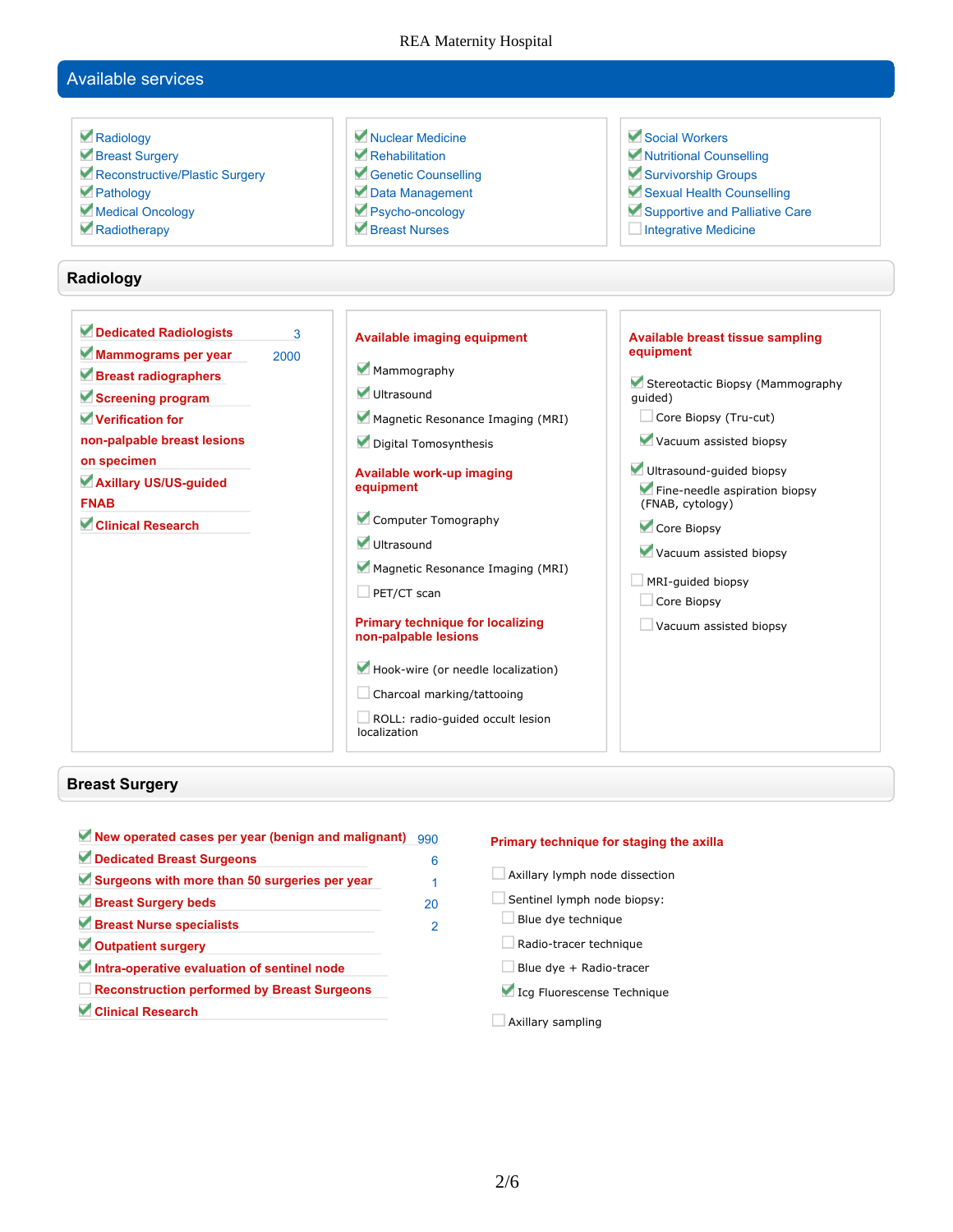| <b>Reconstructive/Plastic Surgery</b>                                 |   |                                                                                                       |
|-----------------------------------------------------------------------|---|-------------------------------------------------------------------------------------------------------|
| Reconstructive/Plastic surgeons<br>Immediate Reconstruction available | 2 | Type of breast reconstructive surgery available<br>Remodelling after breast-conserving surgery        |
|                                                                       |   | Reconstruction after mastectomy:<br>Two-stage reconstruction (tissue expander followed by<br>implant) |
|                                                                       |   | One-stage reconstruction<br>Autogenous tissue flap                                                    |
|                                                                       |   | Latissimus dorsi flap<br>Transverse rectus abdominis (TRAM)                                           |
|                                                                       |   | Free-flaps (free TRAM, DIEP, SIEA, gluteal, etc.)<br>Surgery on the contralateral breast for symmetry |

## **Pathology**

| Dedicated Breast Pathologists      | 4 | Other special studies available                          |
|------------------------------------|---|----------------------------------------------------------|
| <b>Available studies</b>           |   | Fluorescence in-situ Hybridization for HER-2 gene (FISH) |
| Cytology                           |   | Oncotype Dx $(21$ -gene assay)                           |
| Haematoxylin & eosin section (H&E) |   | MammaPrint (70-gene microarray)                          |
| Surgical specimen                  |   | Prediction Analysis of Microarray 50-gene set (PAM 50)   |
| Sentinel node                      |   | Parameters included in the final pathology report        |
| Core biopsy                        |   |                                                          |
| Frozen section (FS)                |   | Pathology stage (pT and pN)                              |
| Surgical specimen                  |   | Tumour size (invasive component in mm)                   |
| Sentinel node                      |   | Histologic type                                          |
| Immunohistochemistry stain (IHC)   |   | Tumor grade                                              |
| Estrogen receptors                 |   | ER/PR receptor status                                    |
| Progesterone receptors             |   | HER-2/neu receptor status                                |
| $HER-2$                            |   | Peritumoural/Lymphovascular invasion                     |
| $\blacktriangleright$ Ki-67        |   | Margin status                                            |
|                                    |   | $\blacktriangleright$ Ki67, p53, EGFR                    |
|                                    |   |                                                          |

## **Medical Oncology**

| Dedicated Breast Medical Oncologists |  |
|--------------------------------------|--|
| Outpatient systemic therapy          |  |
| <b>Clinical Research</b>             |  |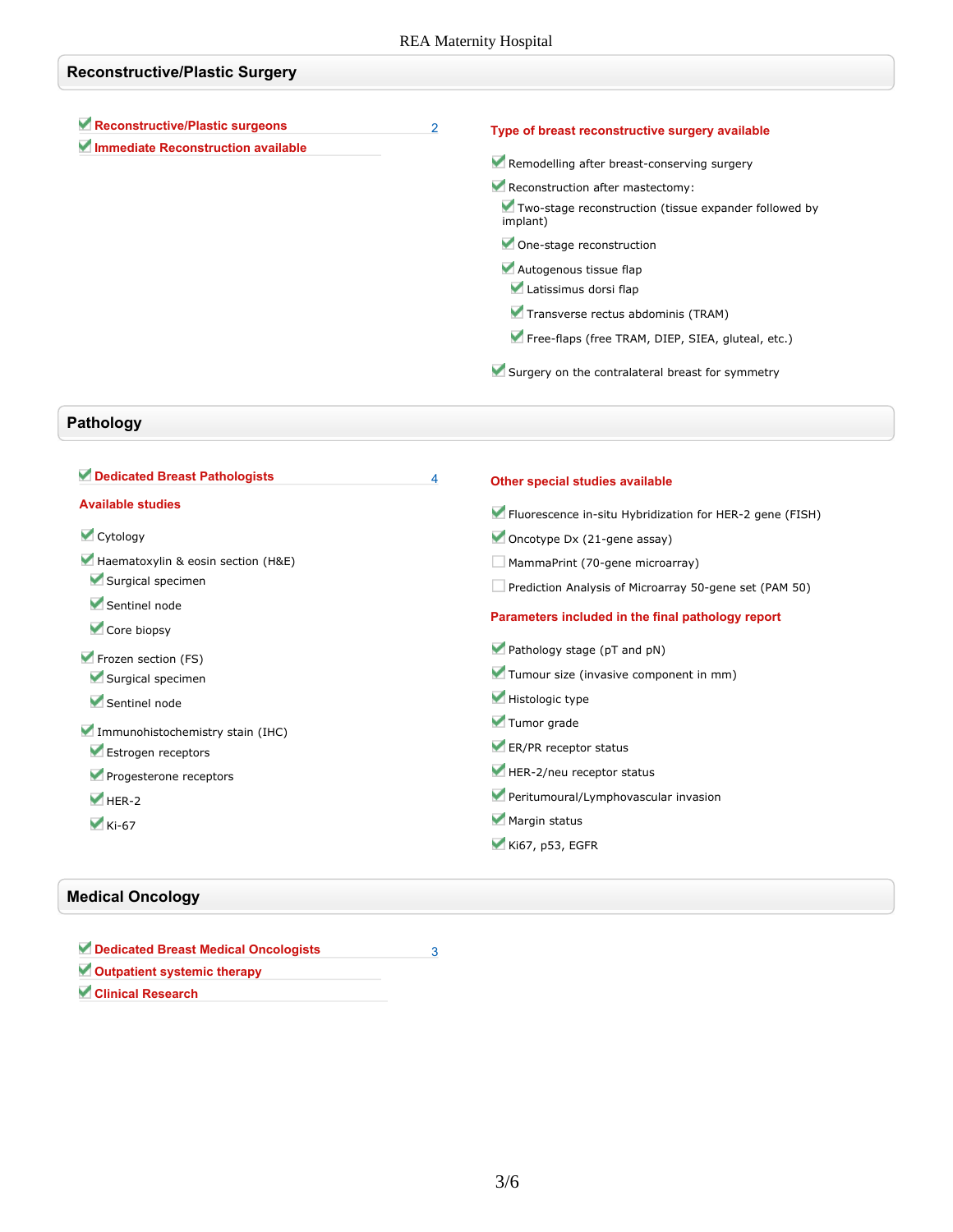#### **Radiotherapy**

#### **Dedicated Radiation Oncologists**

**Clinical Research**

#### **Available techniques after breast-conserving surgery (including experimental)**

**Whole-Breast RT (WBRT)**

**Partial breast irradiation (PBI): External beam PBI**

**Interstitial brachytherapy**

**Targeted brachytherapy (MammoSite, SAVI applicator, other devices)**

**Intra-operative RT (IORT)**

 **Electrons**

#### **Multidisciplinary Meeting (MDM) / Tumour Board (TB)**

| Specialties/services participating in MDM/TB |
|----------------------------------------------|
| Radiology                                    |
| Breast Surgery                               |
| Reconstructive/Plastic Surgery               |
| Pathology                                    |
| Medical Oncology                             |
| Radiotherapy                                 |
| Genetic Counselling                          |
| Breast Nurse Service                         |
| Psycho-oncology                              |
|                                              |

#### **Further Services and Facilities**

#### **Nuclear Medicine**

#### **Lymphoscintigraphy**

**Bone scan**

**Positron Emission Tomography (PET)**

#### **PET/CT scan**

#### **Rehabilitation**

- **Prosthesis service**
- **Physiotherapy**
- **Lymph-oedema treatment**

#### **Genetic Counselling**

| Specialist Providing Genetic Counselling/Risk assessment<br>service: |
|----------------------------------------------------------------------|
| Dedicated Clinical Geneticist                                        |
| Medical Oncologist                                                   |
| Breast Surgeon                                                       |
| General Surgeon                                                      |
| Gynaecologist                                                        |
| Genetic Testing available                                            |
| Surveillance program for high-risk women                             |

#### **Data Management**

**Database used for clinical information**

**Data manager available**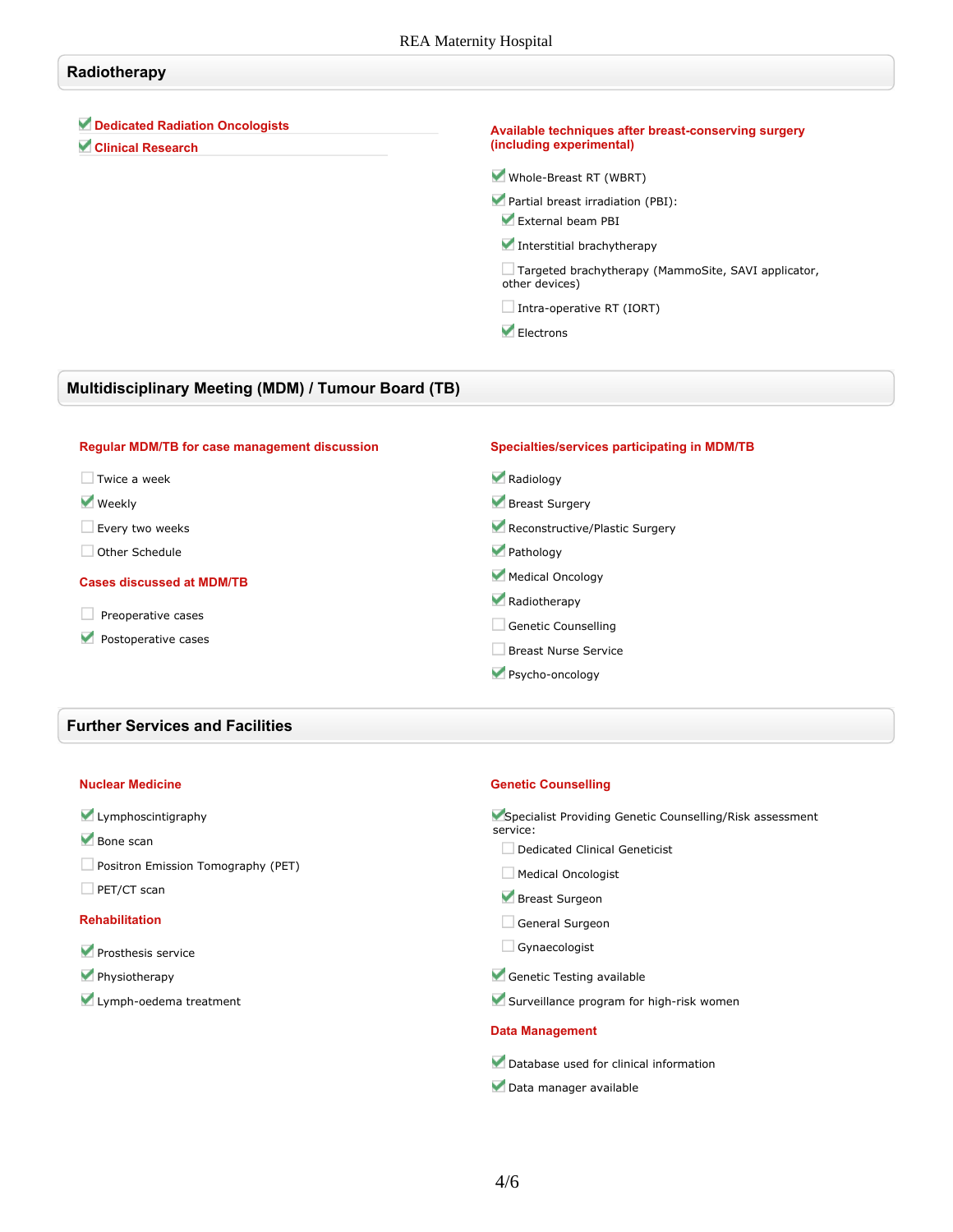## REA Maternity Hospital

| <b>Contact details</b>         |                                                                               |                                     |                  |
|--------------------------------|-------------------------------------------------------------------------------|-------------------------------------|------------------|
| <b>Clinical Director</b>       |                                                                               |                                     |                  |
| Grigorios Xepapadakis, MD, PhD | Breast Surgeon, Medical<br><b>Director</b>                                    | gxepapadakis@gmail.com              | +306932253736    |
| Radiology                      |                                                                               |                                     |                  |
| Dimitrios Kourousis, MD        | Head of Radiology Department                                                  | dimitriskourousis@yahoo.com         | +30 6932286301   |
| Adamantia Bouga, MD            | <b>Consultant Radiologist</b>                                                 | adamabouga@gmail.com                | +30 6985160360   |
| Maria Reppa, MD                | <b>Consultant Radiologist</b>                                                 | reppamaria@yahoo.gr                 | +30 6944732811   |
| <b>Breast Surgery</b>          |                                                                               |                                     |                  |
| Grigorios Xepapadakis, MD, PhD | Head of Breast Surgery Dpt.                                                   | gxepapadakis@gmail.com              | +30 6932253736   |
| Panagiota Ntasiou, MD          | <b>Consultant Surgeon</b>                                                     | pntasiou@hotmail.com                | +30 6972291176   |
| Dimitris Grosomanidis, MD      | <b>Consultant Surgeon</b>                                                     | d.grosomanidis@gmail.com            | +30 6977206060   |
| Konstantinos Hatzopoulos, MD   | <b>Consultant Surgeon</b>                                                     | konstantinos.chatzopoulos@gmail.com | +30 697679794065 |
| Dimitrios Panousis, MD, PhD    | <b>Consultant Gynaecologist</b>                                               | d.panoussis@gmail.com               | +30 6973987651   |
| Fani Zarbala, MD               | <b>Consultant Anesthesiologist</b>                                            | fanizarbala@gmail.com               | +30 6944588682   |
| Georgia Paraskevakou, MD       | <b>Consultant Surgeon</b>                                                     | paraskevakou.georgia@gmail.com      | +30 6977502024   |
| <b>Reconstructive Surgery</b>  |                                                                               |                                     |                  |
| Stavros Paraskevopoulos, MD    | Consultant Plastic Surgeon                                                    | drspara@hotmail.com                 | +30 6945302001   |
| Nikos Papadopoulos, MD         | <b>Consultant Plastic Surgeon</b>                                             | n.papadopulos@irz.tum.de            | +30 6932320523   |
| Pathology                      |                                                                               |                                     |                  |
| Dimitrios Tziortziotis, MD     | Head of Pathology Dpt.                                                        | dimitrios.tziortziotis@gmail.com    | +30 6948747872   |
| Haralampos Patralexis, MD      | <b>Consultant Pathologist</b>                                                 | patraleksis@yahoo.gr                | +30 6944914842   |
| Sofia Tsitsiou, MD             | <b>Consultant Pathologist</b>                                                 | s.tsitsiou@gmail.com                | +30 6978632727   |
| Maria Papazian, MD             | <b>Consultant Pathologist</b>                                                 | papazianmaria8@gmail.com            | +30 6977080501   |
| <b>Medical Oncology</b>        |                                                                               |                                     |                  |
| <b>Stelios Giassas, MD</b>     | Head of Medical Oncology Dpt. sgiassas@yahoo.com<br>at laso Hospital          |                                     | +30 6977985600   |
| Geogrios Papadopoulos, MD, PhD | Consultant Oncologist at Errikos dr.gpap@yahoo.gr<br>Ntinan Hospital          |                                     | +30 6983520512   |
| Spyridon Papanikolaou, MD      | Consultant Oncologist at Athens spap@ogkologos.com.gr<br><b>Medical Group</b> |                                     | +30 6944585954   |
| Ilias Kotteas, MD, PhD         | Consultant Onologist at General ilkotteas@med.uoa.gr<br>Hospital 'Sotiria'    |                                     | +30 6977012144   |
| Radiotherapy                   |                                                                               |                                     |                  |
| Evagelos Maragoudakis, MD, PhD | Head of Radiotherapy Dpt. at<br>laso Hospital                                 | vagmar@maravan.gr                   | +30 6974441108   |
| Paraskevi karahotziti, MD      | Consultant Radiologist at laso<br>Hospital                                    | ndvivikara@yahoo.com                | +30 6974441539   |